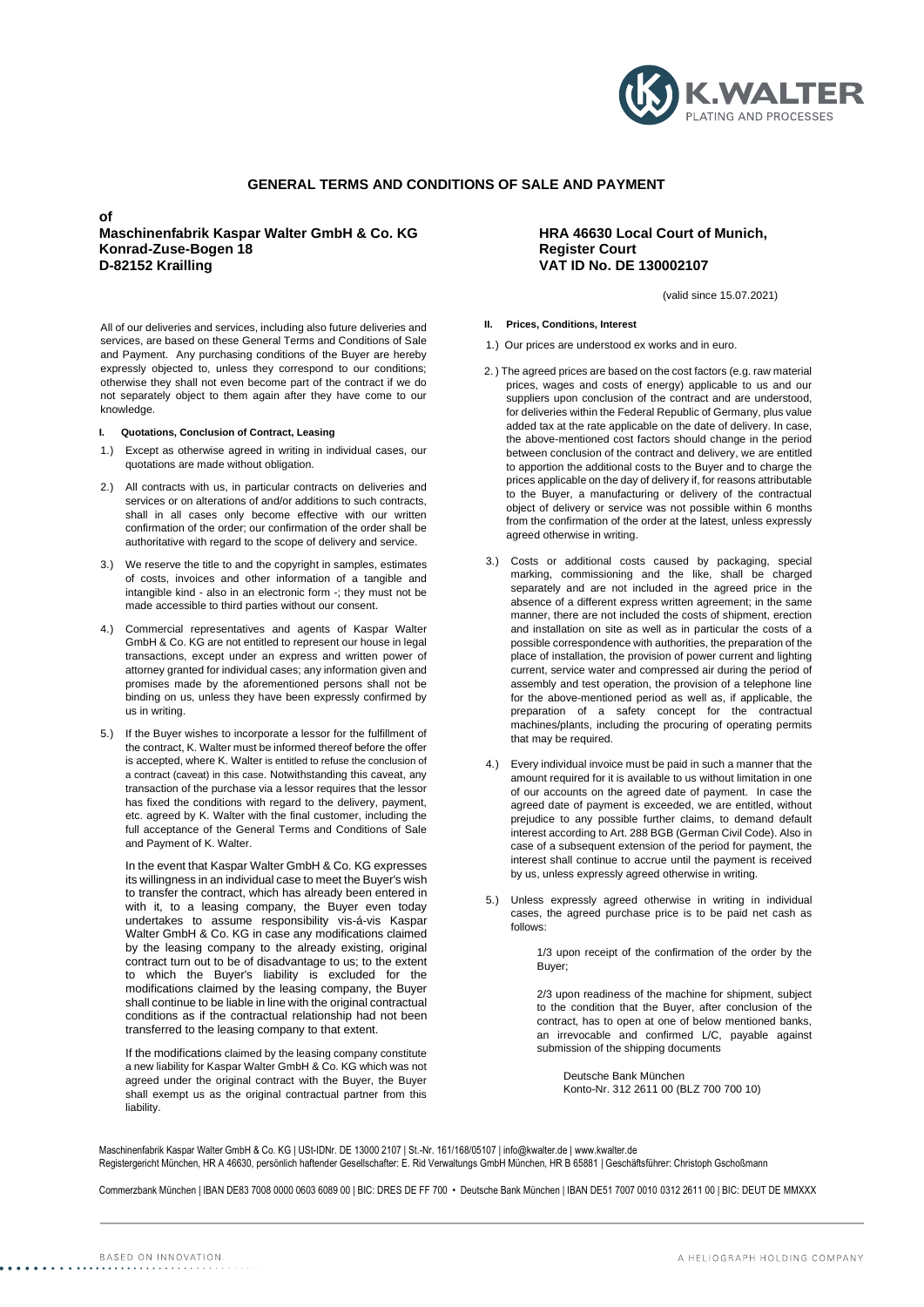Swift: DEUT DE MM XXX IBAN: DE51 7007 0010 0312 2611 00

or

Commerzbank München Konto-Nr. 0603 6089 00 (BLZ 700 800 00) Swift: DRESDEFF700 IBAN: DE83 7008 0000 0603 6089 00

- 6.) All of our claims, irrespective of the term of any bills of exchange that may have been accepted on account of performance or credited, shall become immediately due if contractual agreements, in particular agreements regarding the payment, are not observed or we get knowledge of any circumstances that reduce the creditworthiness of the Buyer. In such case, we shall be entitled to perform any outstanding deliveries and services against prepayment only and shall be entitled to a provision of security for our claims as usual according to type and scope, even if they are conditional or limited in time. We shall also be entitled, at our choice, to rescind contracts or claim damages for nonperformance upon expiration of a reasonable additional period.
- 7.) Without prejudice to the above regulations, a set-off or the exercise of a right of retention is only admissible against or with regard to claims of the Buyer against us that are undisputed or have become res judicata.

#### **III. Retention of Title**

**1.) We retain title to the item of delivery until settlement in full of all of our claims (including ancillary claims) from the underlying contractual relationship of the delivery; i.e. title to the item of delivery and its components shall only pass to the Buyer after/upon payment in full of our claims under this contractual relationship.**

**In case the legal system of the state to which the item of delivery was delivered according the contract (= receiving state) does not recognize the reservation of title agreed upon above, the Buyer obliges itself already upon conclusion of the contract of sale/delivery, to create for the benefit of the firm K. Walter Maschinenfabrik GmbH & Co. KG a(n equitable) lien or an equivalent security interest (e.g. mortgage) in the item of delivery in accordance with the regulations of the receiving state for securing our claims; such lien/security interest shall expire upon full settlement of the payment.**

2.) The Buyer is obliged to keep the item subject to retention of title/pledged as security in custody exercising the due care of a prudent businessman; utilization shall only be permissible with our express written approval that, however, can be revoked by us any time. Until full settlement of the above-mentioned claim, we must be granted access to the item subject to retention of title/pledged as security any time and must be allowed to affix to it a note indicating our title and security interest. We can insure, at the Buyer's expense, the item subject to retention of title/pledged as security against, theft, breakage, fire, water and other damage as long as the Buyer does not prove the existence of such insurance to us.

Upon conclusion of the contract, the Buyer assigns to us, by way of security, its claims against the above-mentioned insurer; we accept such assignment.

The Buyer must neither sell nor pledge the item subject to retention of title/pledged as security nor assign it to a third party by way of security. We must be immediately informed about any attachment of the item subject to retention of title/pledged as security or any other measures that affect or may affect our rights.

3.) In case of a behaviour of the Buyer in breach of the contract, in particular default in payment, we are entitled to take the delivery item back after giving a reminder and fixing an additional period; the Buyer shall be obliged to return the item. Due to the retention of title and/or security interest, however we can only demand return of the item when we rescind from the contract. If there is filed an application for the institution of insolvency proceedings against the Buyer's assets, we are entitled to rescind the contract and demand return of the item of delivery.

**WALTER** 

#### **IV. Periods of Delivery and Performance, Dates**

1.) Dates and periods of delivery stated by us refer to the time of readiness for shipment at the factory and are observed when we have advised readiness for shipment. Agreed periods of delivery shall commence on the date of our confirmation of the order or, in case of subsequent alterations of or additions to the original order, on the date of the last subsequent confirmation of the order of our firm. In all cases, however, it is a condition for the start of agreed periods of delivery that all commercial and technical details of the order have been fully clarified and all duties to cooperate incumbent on the Buyer, especially but not limited to the provision of all national and foreign permissions and technical drawings, have been fulfilled. Periods of delivery shall be suspended as long as the Buyer has not duly met its payment obligations, in particular as long as it has not provided an L/C to be opened by it. For deliveries outside the Federal Republic of Germany, if the Buyer fails to submit the import licenses to be procured by it in good time, the periods of delivery shall be extended appropriately until submission of the import license.

The above applies analogously to agreed dates of delivery and performance.

- 2.) Adherence to agreed periods and dates of delivers is subject to the reservation that we are supplied in good time by our suppliers; cases of a missing or delayed own supply will be immediately communicated to the Buyer.
- 3.) Any items under the contract notified as ready for shipment must be taken over by the Buyer immediately, but not later than on the agreed date. If the contractual item is not taken over within 5 working days from the notification of readiness for shipment or from the agreed delivery date, we can ship the contractual item to the Buyer or store it at the expense of the Buyer; in such case, we can invoice a purchase price/partial purchase price due upon readiness for shipment.
- 4.) If the non-observance of periods and dates of delivery is due to force majeure, labour disputes or other events outside our sphere of influence, the agreed periods and dates of delivery shall be extended appropriately. We will inform the Buyer as soon as possible about the beginning and the end of such conditions. In such a case, the Buyer can ask us to declare whether we withdraw from the contract or deliver within a reasonable period; if we do not give any statement, it can withdraw from the contract on its part. Claims for damages of whatever kind do not exist in such cases.
- 5.) If we get into default, the Buyer, after fixing a reasonable additional period, can rescind the contract as far as the contractual item is not notified as ready for shipment at the delivery factory until the end of the additional period. If a delay in delivery is attributable to a delay in delivery of the supplier of the contractual goods, we must, upon immediate request of the Buyer, assign our claims against such supplier, if any, to the Buyer up to the amount of the damage incurred by the latter.
- 6.) Partial deliveries are admissible.

Maschinenfabrik Kaspar Walter GmbH & Co. KG | USt-IDNr. DE 13000 2107 | St.-Nr. 161/168/05107 | info@kwalter.de [| www.kwalter.de](http://www.kwalter.de/) Registergericht München, HR A 46630, persönlich haftender Gesellschafter: E. Rid Verwaltungs GmbH München, HR B 65881 | Geschäftsführer: Christoph Gschoßmann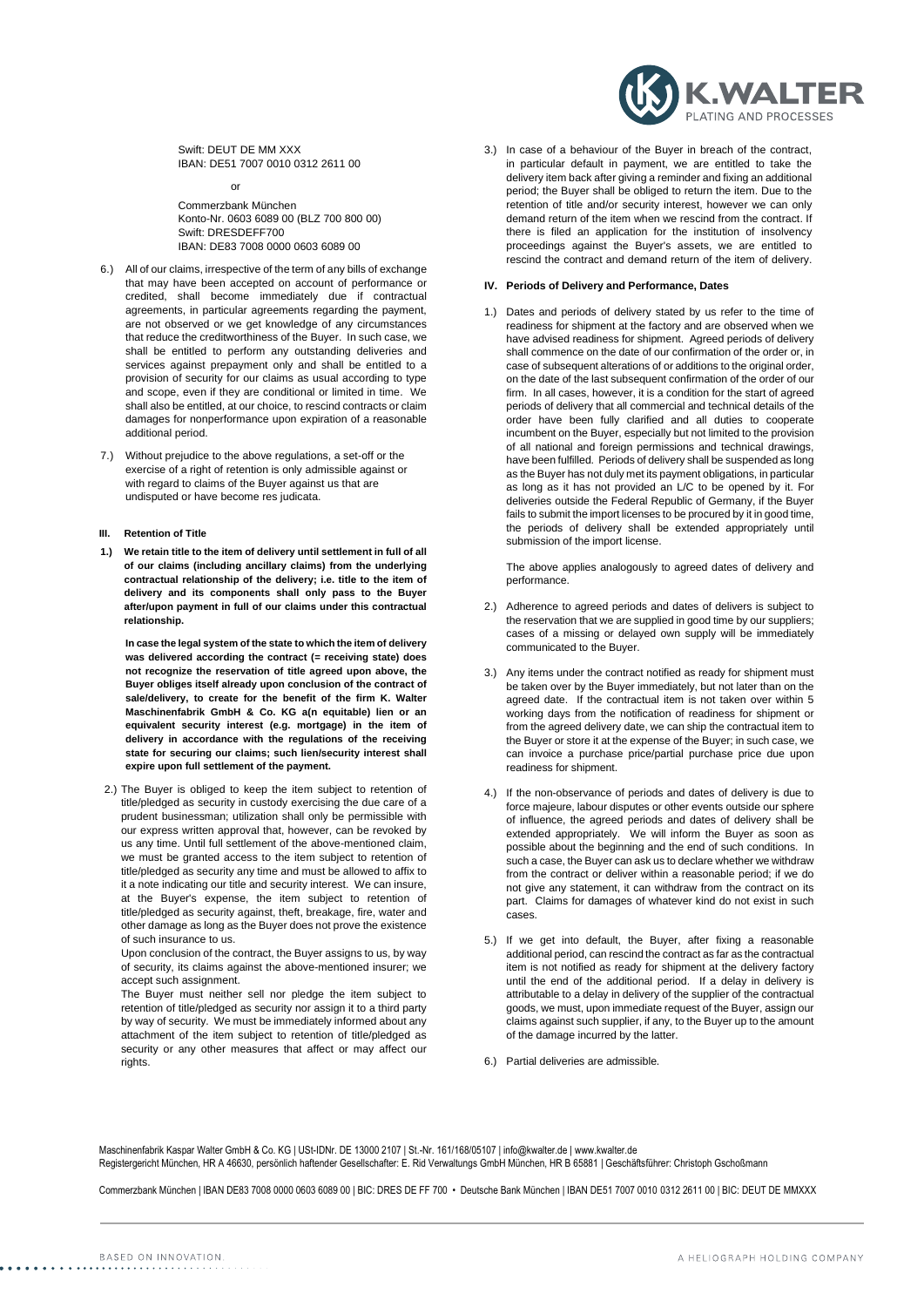

# **V. Force Majeure**

- 1.) If the non-observance of periods and dates of delivery is due to a Force Majeure event, the agreed periods and dates of delivery shall be extended appropriately, but at least for the duration of the impediment to performance. We will inform the Buyer as soon as possible about the beginning and the end of such conditions. In such a case, the Buyer can, at the expiry of a period of 2 months, ask us to declare whether we shall withdraw from the contract or deliver within a reasonable period; if we do not give any statement within a reasonable period, it can withdraw from the contract on its part. This does not affect the Buyer's right to terminate the contract according to Art. 323 para. 2 of BGB (German Civil Code). Claims for damages on the part of the Buyer are excluded for the duration of periods of performance and delivery extended in accordance with the above.
- 2.) Force majeure events shall be deemed to be especially but not limited to war or warlike conditions, acts of terrorism, explosion fire, pandemics/epidemics, transport hindrances, interruptions of operations, delays in the supply of raw materials, failure of telecommunications and information systems as well as all other events that, at the time of the conclusion of the contract, we could not reasonably have foreseen and whose detrimental or obstructive effect on our obligation to perform we could not reasonably have avoided or overcome.
- 3.) Any advantages which one of the parties gains through actions of the other party before the termination of the contract as a consequence of a force majeure event shall be returned to that other party or that other party shall be compensated accordingly.

#### **VI. Place of Performance, Shipment, Risk**

- 1.) Unless expressly agreed otherwise in writing, goods are sold exfactory, irrespective of whether it is located within the country or abroad.
- 2.) The risk passes to the Buyer when the delivery item has left the supply plant, in particular when handed over to forwarders or carriers; this applies also when, under a specific agreement, we have assumed the shipment to a place of receipt specified by the Buyer or when we only bear the costs of the shipment. If formal acceptance has been agreed (cf. Item VII. below), the risk nevertheless shall pass to the Buyer at the above-mentioned point of time.
- 3.) In any case, the Buyer must guarantee at its expense that the transport vehicles will have access without impediment to the place of receipt (place of unloading) and the lifting equipment and staff required for unloading are present on site; it is understood in any case - also in favour of the forwarder or carrier instructed that lifting equipment and staff must wait at least 4 hours beyond the scheduled time of delivery without a reimbursement of costs.

#### **VII. Installation, Acceptance, Instruction**

- 1.) The machine/plant according to the contract is to be erected by the Buyer at the place of installation and installed in accordance with our technical specifications and descriptions. We or a specialized firm instructed by us will supervise the installation on site, unless otherwise agreed in writing.
- 2.1) As far as expressly agreed in writing in individual cases, there shall be performed, after the installation of the machine/plant, a test operation under our guidance or under the guidance of the specialized firm instructed by us, in the course of which the Buyer's staff shall be acquainted on the basis of examples with the function and operation of the machine/plant.

The test operation shall be interrupted when there are detected defects in the delivery item or scope of delivery that substantially disturb the operation or make/may make it impossible; after removal of the defect, the test operation shall be resumed.

The defects detected during the test operation shall be recorded in a report to be undersigned by both parties.

- 2.2) If the test operation has been successful or if the test operation has only revealed defects that do either not or only inconsiderably affect the utilization of the contractual machine for the intended purpose, the Buyer must accept the plant.
- 3.1) Unless expressly agreed otherwise in writing in individual cases, there shall be made a formal acceptance of the delivery item. For this purpose, the delivery item shall be checked as to completeness and compliance with the contract and the result shall be recorded in a report to be signed by both parties.
- 3.2) If the Buyer puts the plant into operation (other than test operation), that is to be regarded as acceptance; in the same manner an acceptance shall be simulated in our favour if the Buyer is not ready to accept the machine/plant that is in conformity with the contract at a date of acceptance specified by us or if the Buyer does not accept the machine in the case described under Subsec. 2.2) above.
- 4.) All costs resulting from our cooperation in the erection, installation, test operation, instruction of the staff and acceptance of the plant shall be at the Buyer's expense and shall by charged according to expense (travel by rail 1st class, flight economy class, hotel, daily allowance, and the like); these costs shall be due and payable within 10 days from the receipt of the respective invoice by the Buyer.

#### **VIII. Warranty of Quality**

- 1.1) The machines, plants and/or parts thereof delivered by us correspond to our product description, to the state of the art, existing permissions, if any, and/or special contractual agreements and can be used for their intended purpose under usual conditions. All values and dimensions stated in the permissions and parts of the contract are understood to apply with the usual tolerance according to applicable customs or DIN, unless expressly agreed otherwise in writing.
- 1.2) Machine parts visible from the outside provided with a paint coating are delivered in the colour RAL 7035 Lichtgrau (light grey); other paint coatings can only be delivered against additional price, but need to be agreed in writing upon conclusion of the contract. Our plants are designed for a voltage of 3 x 400 V and a frequency of 50 Hz, unless expressly agreed otherwise in writing.
- 2.) Changes in design and manufacturing that do not or only inconsiderably affect the purpose of use remain reserved.
- 3.) We do not assume warranty within the meaning of Art. 434 BGB (German Civil Code).
- 4.) Complaints about defects that are apparent in a proper examination of the delivery item must be expressed immediately by the Buyer, but not later than within 5 working days from the date of acceptance or arrival at the place of receipt. Defects that can only be detected at a later time (so-called hidden defects) are to be complained about without delay then. Timeliness of a complaint depends on its receipt by us. In any event, immediate complaints must be made in writing, by telex or telegram, exactly stating the defect, otherwise the Buyer will forfeit its rights.
- 5.1) We do not give warranty for wearing parts.
- 5.2) No warranty is assumed in the following cases: Unsuitable or improper utilization, defective assembly or commissioning by the Buyer or a third party, natural wear and tear, defective or negligent treatment, improper maintenance,

Maschinenfabrik Kaspar Walter GmbH & Co. KG | USt-IDNr. DE 13000 2107 | St.-Nr. 161/168/05107 | info@kwalter.de [| www.kwalter.de](http://www.kwalter.de/) Registergericht München, HR A 46630, persönlich haftender Gesellschafter: E. Rid Verwaltungs GmbH München, HR B 65881 | Geschäftsführer: Christoph Gschoßmann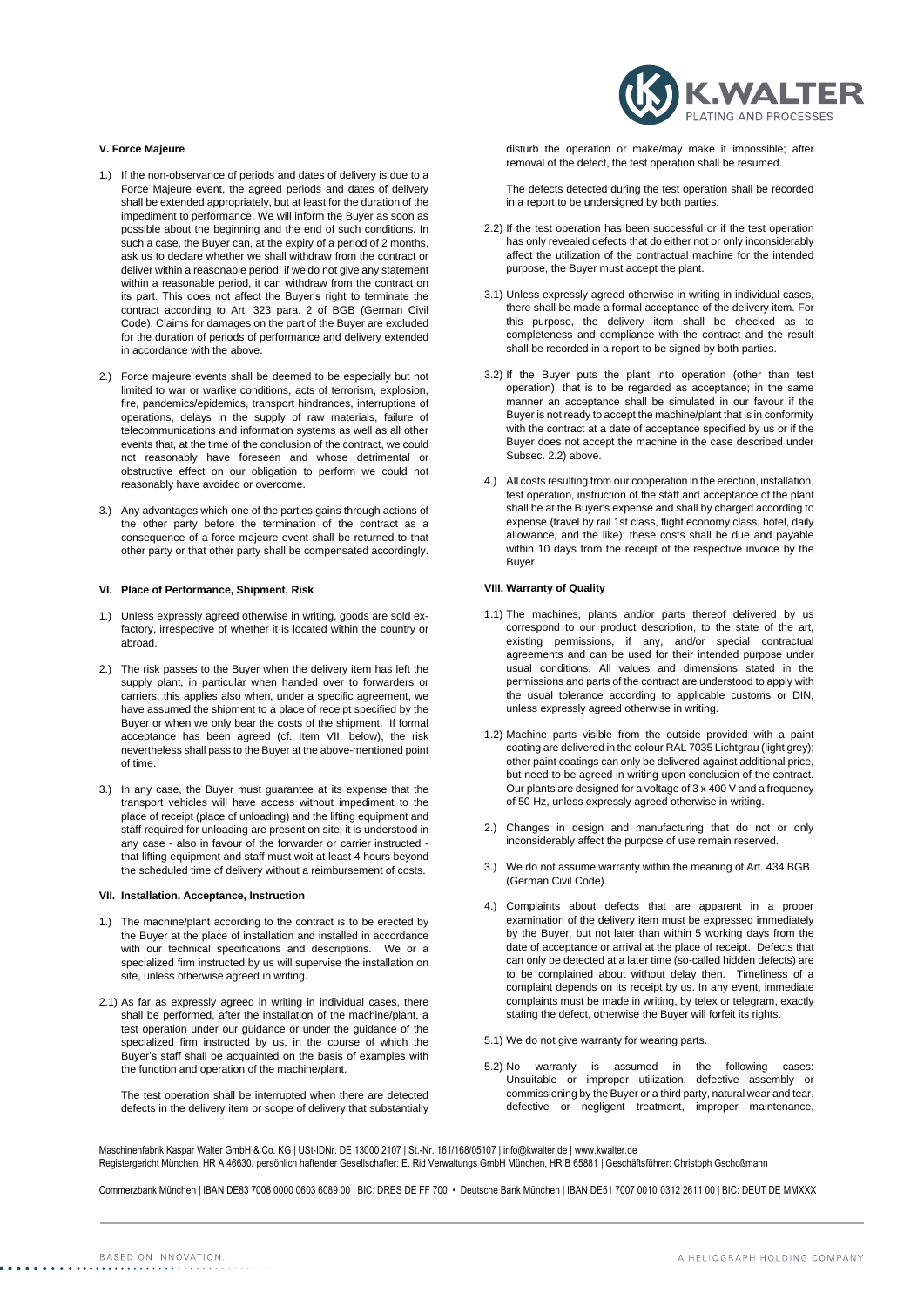unsuitable operating materials, defective construction work, unsuitable subsoil/foundation, chemical, electrochemical or electrical influences - unless we are responsible for them .

If the Buyer or a third party do any repair on the delivery item without our involvement and/or without prior arrangement with us or if the delivery item is altered without our consent, the Buyer will forfeit any possible warranty claims.

6.) In case of justified notices of defects of quality, we can, at our choice, either rectify the defect or deliver replacement for the defective goods. In case rectification of defects and/or delivery of replacement should fail or be economically unreasonable for us, the Buyer can, at its choice, either reduce the purchase price or rescind the contract.

### **IX. Warranty of Title**

1.) If the utilization of the delivery item leads to an infringement of industrial property rights or copyrights, we will on principle, at our expense, procure for the Buyer the right of further utilization or modify the delivery item, in a manner reasonable for the Buyer, in such a way the protective right is not infringed anymore.

If that is not possible on economically reasonable terms or within an appropriate time, the Buyer shall be entitled to rescind the contract. Under the circumstances mentioned above, we shall be entitled to rescind the contract, too.

- 2.) Beyond this, we will indemnify the Buyer against claims of the respective owners of protective rights that are undisputed or have become res judicata. The Buyer, however, is obliged to inform us immediately in writing if any third parties should claim an infringement of industrial property rights of copyrights; it shall give us an opportunity to jointly defend such claims, in particular to entrust lawyers of our confidence with the conduct of possible legal disputes if we undertake to assume the costs.
- 3.) Claims according to the above, however, shall only exist when the defect of title is not based on an instruction given by the Buyer and/or the defect of title was not caused because the Buyer has altered the delivery item without authorization or has used it in a manner not in accordance with the contract.

### **X. Liability**

- 1.) To the extent we are obliged to pay damages under contract or law, we shall only be liable for grossly negligent or intentional fault of our vicarious agents, our legal representatives or our staff members.
- 2.) The limitation of liability named above does not apply to any claims against us for product liability and/or in case of injury of life, body or health or breach of a material contractual duty the failure of fulfilment of which may endanger the achievement of the contractual object ("cardinal duties"). In the case of a slight negligent breach of such cardinal duties, our liability for damages shall as a rule be limited to compensation for the reasonable foreseeable, direct damage typical of the contract.
- 3.) Any further claims are excluded, if they are legally permitted at all.

#### **XI. Statute of Limitation**

- 1.) The warranty periods starts upon the acceptance (cf. Items VII 3.1 and 3.2), in any case not later than 5 months after the contractual plant has been delivered to the Buyer.
- 2.) Claims of for warranty against us shall become statute-barred within 12 months, unless we can be blamed for malice and/or fraudulent intent or a case of damage to body, life or health exists.

# **XII. Utilization of Software**

- 1.) As far as the scope of delivery includes software, the Buyer is granted a non-exclusive right to use the delivered software, including its documentation. It is delivered for use on the delivery item that it is intended for. A utilization of the software on more than 1 system is prohibited.
- 2.) The party ordering may reproduce, edit or translate the software or convert it from object code to source code only to the extent permissible by law (Art. 69 a. et seq. UrhG (German Copyright Act)). The Buyer obliges itself not to remove or alter any manufacturer's notes - in particular copyright notices -, unless with our prior express written approval.
- 3.) All further rights in the software and in the documentation, including copies, are kept by us or the respective software supplier. A grant of sublicenses is not permissible.

## **XIII. Export clause**

- 1.) In the absence of any different contractual agreements with the Buyer, the item of delivery is intended to be brought into circulation for the first time in the Federal Republic of Germany, or in the case of a delivery outside the Federal Republic of Germany, in the country agreed on for the initial delivery (initial country of delivery).
- 2.) The sale, the deliveries and services are subject to the reservation that no obstacles as a consequence of national or international export control legislation, especially but not limited to embargoes and other sanctions, stand in the way of their performance. Where delays occur as a consequence of export inspections (export controls) or licensing procedures, the (agreed) periods and delivery times shall be extended appropriately. In the event that any licences that are required are not issued or the delivery or service is not licensable, the contract shall, with regard to the parts concerned, be deemed not concluded. The seller shall neither provide a guarantee for the export, nor for the import.
- 3.) With due regard to any declarations about the end-use of the item and in compliance with the relevant export regulations and embargoes, especially but not limited to those of the EU, Germany or other EU member states, and also those of the USA, Asian and Arab countries and all third countries concerned, the Buyer shall be personally responsible for checking to see whether and under which conditions the export of the item delivered to it is admissible. In the event of deliveries to a country different to the initial country of delivery that was agreed on with us, it shall ensure that the product licensing and registration requirements of that country are complied with and also that the regulations enshrined in the laws of that country regarding the provision of user information in the respective local language and the import regulations are met.
- 4.) The Buyer shall check and ensure, and if so requested shall furnish the appropriate proof, that
	- the delivered products shall not be used for any purpose related to armaments, nuclear technology or weapons;
	- no military recipients shall be supplied with the products delivered by us;
	- no recipients shall be supplied who have violated other export control regulations, especially but not limited to those of the EU or ASEAN member states;

Maschinenfabrik Kaspar Walter GmbH & Co. KG | USt-IDNr. DE 13000 2107 | St.-Nr. 161/168/05107 | info@kwalter.de [| www.kwalter.de](http://www.kwalter.de/) Registergericht München, HR A 46630, persönlich haftender Gesellschafter: E. Rid Verwaltungs GmbH München, HR B 65881 | Geschäftsführer: Christoph Gschoßmann